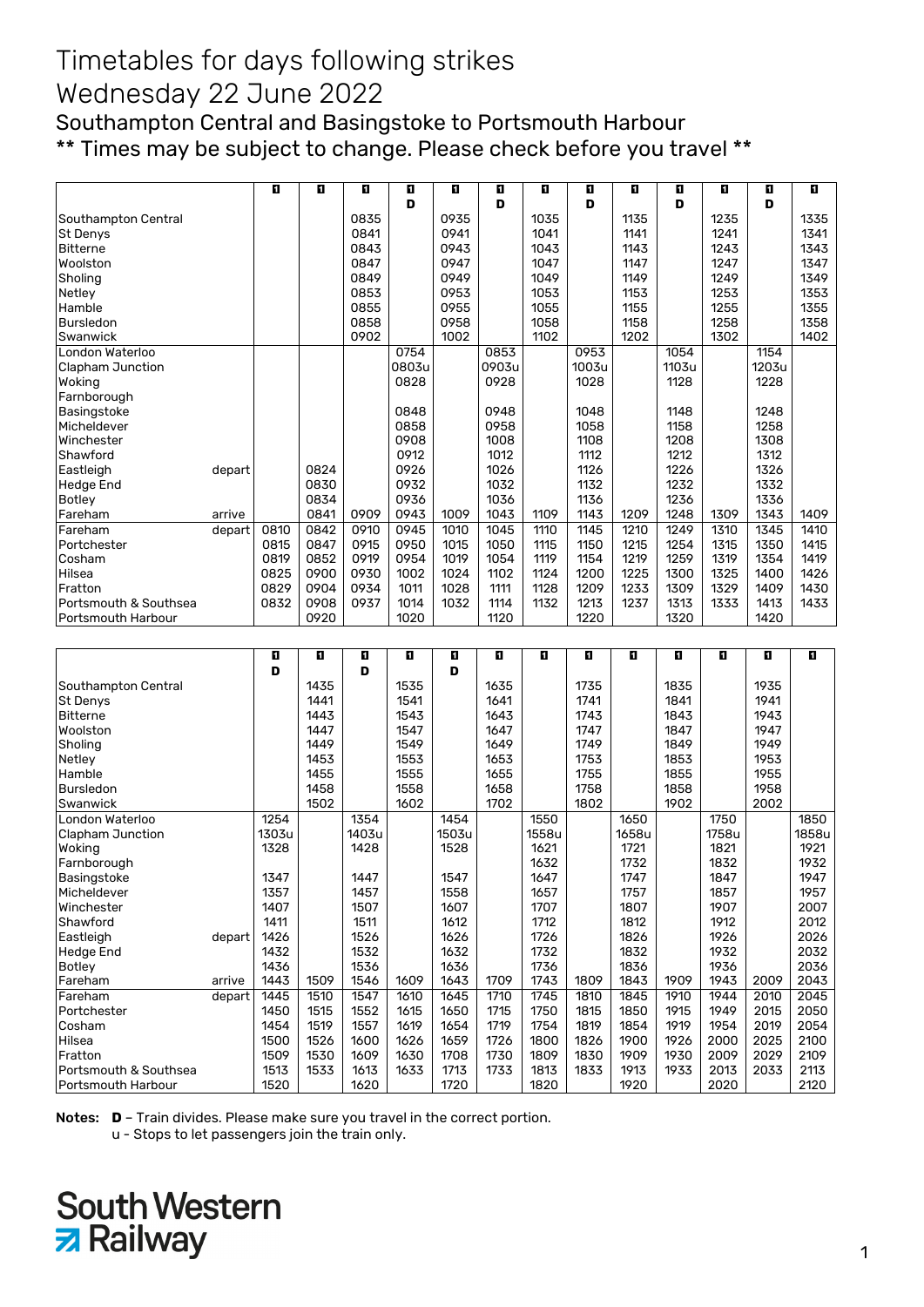Southampton Central and Basingstoke to Portsmouth Harbour \*\* Times may be subject to change. Please check before you travel \*\*

|                       |        | П    | O     | п    | П     | O    | п    |  |  |  |  |
|-----------------------|--------|------|-------|------|-------|------|------|--|--|--|--|
| Southampton Central   |        | 2038 |       | 2135 |       | 2235 |      |  |  |  |  |
| <b>St Denys</b>       |        | 2044 |       | 2141 |       | 2241 |      |  |  |  |  |
| <b>Bitterne</b>       |        | 2046 |       | 2143 |       | 2243 |      |  |  |  |  |
| Woolston              |        | 2050 |       | 2147 |       | 2247 |      |  |  |  |  |
| Sholing               |        | 2052 |       | 2149 |       | 2249 |      |  |  |  |  |
| Netley                |        | 2056 |       | 2153 |       | 2253 |      |  |  |  |  |
| Hamble                |        | 2058 |       | 2155 |       | 2255 |      |  |  |  |  |
| <b>Bursledon</b>      |        | 2101 |       | 2158 |       | 2258 |      |  |  |  |  |
| Swanwick              |        | 2105 |       | 2202 |       | 2302 |      |  |  |  |  |
| London Waterloo       |        |      | 1950  |      | 2050  |      |      |  |  |  |  |
| Clapham Junction      |        |      | 1958u |      | 2058u |      |      |  |  |  |  |
| Woking                |        |      | 2021  |      | 2121  |      |      |  |  |  |  |
| Farnborough           |        |      | 2032  |      | 2132  |      |      |  |  |  |  |
| Basingstoke           |        |      | 2047  |      | 2147  |      |      |  |  |  |  |
| Micheldever           |        |      | 2057  |      | 2157  |      |      |  |  |  |  |
| Winchester            |        |      | 2107  |      | 2207  |      |      |  |  |  |  |
| Shawford              |        |      | 2112  |      | 2212  |      |      |  |  |  |  |
| Eastleigh             | depart |      | 2126  |      | 2226  |      |      |  |  |  |  |
| <b>Hedge End</b>      |        |      | 2132  |      | 2232  |      |      |  |  |  |  |
| Botley                |        |      | 2136  |      | 2236  |      |      |  |  |  |  |
| Fareham               | arrive | 2112 | 2143  | 2209 | 2243  | 2309 | 2343 |  |  |  |  |
| Fareham               | depart | 2113 | 2145  | 2210 | 2245  | 2310 | 2345 |  |  |  |  |
| Portchester           |        | 2118 | 2150  | 2215 | 2250  | 2315 | 2350 |  |  |  |  |
| Cosham                |        | 2122 | 2154  | 2219 | 2254  | 2319 | 2354 |  |  |  |  |
| Hilsea                |        | 2127 | 2200  | 2226 | 2300  | 2328 | 0002 |  |  |  |  |
| Fratton               |        | 2131 | 2209  | 2230 | 2308  | 2332 | 0007 |  |  |  |  |
| Portsmouth & Southsea |        | 2135 | 2213  | 2233 | 2311  | 2336 | 0010 |  |  |  |  |
| Portsmouth Harbour    |        |      | 2220  |      | 2315  |      | 0014 |  |  |  |  |

Notes: u - Stops to let passengers join the train only.

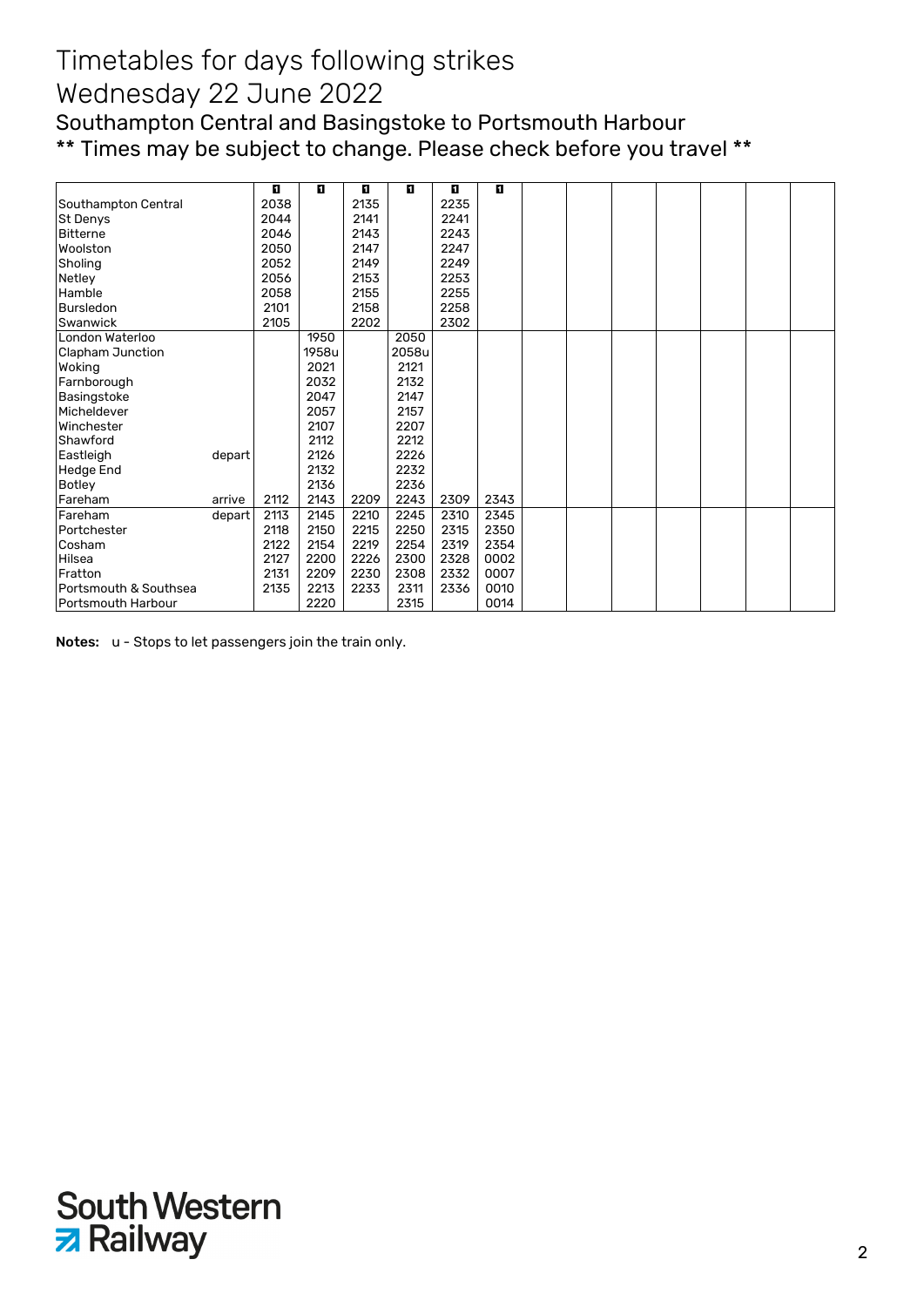Portsmouth Harbour to Basingstoke and Southampton Central \*\* Times may be subject to change. Please check before you travel \*\*

|                                 |        | п    | ū            | O    | ū            | E.   | O            | O    | ū            | O    | П            | Ð    | Ð            | п    |
|---------------------------------|--------|------|--------------|------|--------------|------|--------------|------|--------------|------|--------------|------|--------------|------|
| Portsmouth Harbour              |        |      | 0817         |      | 0917         |      | 1017         |      | 1117         |      | 1217         |      | 1317         |      |
| Portsmouth & Southsea           |        | 0742 | 0822         | 0842 | 0922         | 0942 | 1022         | 1042 | 1122         | 1142 | 1222         | 1242 | 1322         | 1342 |
| Fratton                         |        | 0746 | 0826         | 0846 | 0926         | 0946 | 1026         | 1046 | 1126         | 1146 | 1226         | 1246 | 1326         | 1346 |
| Hilsea                          |        | 0750 | 0830         | 0850 | 0930         | 0950 | 1030         | 1050 | 1130         | 1150 | 1230         | 1250 | 1330         | 1350 |
| Cosham                          |        | 0755 | 0835         | 0855 | 0935         | 0955 | 1035         | 1055 | 1135         | 1155 | 1235         | 1255 | 1335         | 1355 |
|                                 |        |      | 0840         |      | 0940         |      |              |      |              |      |              |      |              |      |
| Portchester                     |        | 0800 |              | 0900 |              | 1000 | 1040         | 1100 | 1140         | 1200 | 1240         | 1300 | 1340         | 1400 |
| Fareham                         | arrive | 0805 | 0845         | 0905 | 0945         | 1005 | 1045         | 1105 | 1145         | 1205 | 1245         | 1305 | 1345         | 1405 |
| Fareham                         | depart | 0806 | 0846         | 0906 | 0946         | 1006 | 1046         | 1106 | 1146         | 1206 | 1246         | 1306 | 1346         | 1406 |
| <b>Botley</b>                   |        |      | 0854         |      | 0953         |      | 1053         |      | 1153         |      | 1253         |      | 1353         |      |
| <b>Hedge End</b>                |        |      | 0858         |      | 0958         |      | 1058         |      | 1158         |      | 1258         |      | 1358         |      |
| Eastleigh                       | arrive |      | 0904         |      | 1004         |      | 1104         |      | 1204         |      | 1304         |      | 1404         |      |
| Shawford                        |        |      | 0917         |      | 1017         |      | 1117         |      | 1217         |      | 1317         |      | 1417         |      |
|                                 |        |      |              |      |              |      |              |      |              |      |              |      |              |      |
| Winchester                      |        |      | 0923         |      | 1023         |      | 1123         |      | 1223         |      | 1323         |      | 1423         |      |
| Micheldever                     |        |      | 0932         |      | 1032         |      | 1132         |      | 1232         |      | 1332         |      | 1432         |      |
| Basingstoke                     |        |      | 0942         |      | 1042         |      | 1142         |      | 1242         |      | 1342         |      | 1443         |      |
| Farnborough                     |        |      |              |      |              |      |              |      |              |      |              |      |              |      |
| Woking                          |        |      | 1002         |      | 1102         |      | 1203         |      | 1302         |      | 1402         |      | 1502         |      |
| Clapham Junction                |        |      | 1029         |      | 1129         |      | 1227         |      | 1327         |      | 1427         |      | 1527         |      |
| London Waterloo                 |        |      | 1043         |      | 1141         |      | 1237         |      | 1337         |      | 1437         |      | 1537         |      |
|                                 |        |      |              |      |              |      |              |      |              |      |              |      |              |      |
| Swanwick                        |        | 0812 |              | 0912 |              | 1012 |              | 1112 |              | 1212 |              | 1312 |              | 1412 |
| <b>Bursledon</b>                |        | 0816 |              | 0916 |              | 1016 |              | 1116 |              | 1216 |              | 1316 |              | 1416 |
| Hamble                          |        | 0819 |              | 0919 |              | 1019 |              | 1119 |              | 1219 |              | 1319 |              | 1419 |
| Netley                          |        | 0821 |              | 0921 |              | 1021 |              | 1121 |              | 1221 |              | 1321 |              | 1421 |
| Sholing                         |        | 0825 |              | 0925 |              | 1025 |              | 1125 |              | 1225 |              | 1325 |              | 1425 |
| Woolston                        |        | 0827 |              | 0927 |              | 1027 |              | 1127 |              | 1227 |              | 1327 |              | 1427 |
| <b>Bitterne</b>                 |        | 0831 |              | 0931 |              | 1031 |              | 1131 |              | 1231 |              | 1331 |              | 1431 |
| St Denys                        |        | 0834 |              | 0934 |              | 1034 |              | 1134 |              | 1234 |              | 1334 |              | 1434 |
| Southampton Central             |        | 0840 |              | 0940 |              | 1040 |              | 1140 |              | 1240 |              | 1340 |              | 1440 |
|                                 |        |      |              |      |              |      |              |      |              |      |              |      |              |      |
|                                 |        |      |              |      |              |      |              |      |              |      |              |      |              |      |
|                                 |        |      |              |      |              |      |              |      |              |      |              |      |              |      |
|                                 |        | O    | D.           | o    | O            | п    | П            | O    | п            | O    | П            | П    | п            | D.   |
|                                 |        | 1417 |              |      |              |      |              |      |              |      |              | 1917 |              | 2017 |
| Portsmouth Harbour              |        |      |              | 1517 |              | 1617 |              | 1717 |              | 1817 |              |      |              |      |
| Portsmouth & Southsea           |        | 1422 | 1442         | 1522 | 1542         | 1622 | 1642         | 1722 | 1742         | 1822 | 1842         | 1922 | 1942         | 2022 |
| Fratton                         |        | 1426 | 1446         | 1526 | 1546         | 1626 | 1646         | 1726 | 1746         | 1826 | 1846         | 1926 | 1946         | 2026 |
| Hilsea                          |        | 1430 | 1450         | 1530 | 1550         | 1630 | 1650         | 1730 | 1750         | 1830 | 1850         | 1930 | 1950         | 2030 |
| Cosham                          |        | 1435 | 1455         | 1535 | 1555         | 1635 | 1655         | 1735 | 1755         | 1835 | 1900         | 1935 | 1955         | 2035 |
| Portchester                     |        | 1440 | 1500         | 1540 | 1600         | 1640 | 1700         | 1740 | 1800         | 1840 | 1905         | 1940 | 2000         | 2040 |
| Fareham                         | arrive | 1445 | 1505         | 1545 | 1605         | 1645 | 1705         | 1745 | 1805         | 1845 | 1910         | 1945 | 2005         | 2045 |
| Fareham                         | depart | 1446 | 1506         | 1546 | 1606         | 1646 | 1706         | 1746 | 1806         | 1846 | 1911         | 1946 | 2006         | 2046 |
| <b>Botley</b>                   |        | 1453 |              | 1553 |              | 1653 |              | 1753 |              | 1853 |              | 1953 |              | 2053 |
| <b>Hedge End</b>                |        | 1458 |              | 1558 |              | 1658 |              | 1758 |              | 1858 |              | 1958 |              | 2058 |
|                                 | arrive | 1504 |              | 1604 |              | 1704 |              | 1805 |              | 1904 |              | 2004 |              | 2105 |
| Eastleigh                       |        |      |              |      |              |      |              |      |              |      |              |      |              |      |
| Shawford                        |        | 1517 |              | 1617 |              | 1717 |              | 1817 |              | 1916 |              | 2017 |              | 2117 |
| Winchester                      |        | 1523 |              | 1623 |              | 1723 |              | 1823 |              | 1922 |              | 2023 |              | 2123 |
| Micheldever                     |        | 1532 |              | 1632 |              | 1732 |              | 1832 |              | 1930 |              | 2032 |              | 2132 |
| Basingstoke                     |        | 1542 |              | 1642 |              | 1742 |              | 1842 |              | 1941 |              | 2042 |              | 2142 |
| Farnborough                     |        |      |              | 1658 |              | 1758 |              | 1858 |              | 1958 |              | 2058 |              | 2158 |
| Woking                          |        | 1602 |              | 1708 |              | 1808 |              | 1908 |              | 2008 |              | 2108 |              | 2208 |
| Clapham Junction                |        | 1627 |              | 1728 |              | 1828 |              | 1928 |              | 2028 |              | 2128 |              | 2228 |
| London Waterloo                 |        | 1637 |              | 1739 |              | 1839 |              | 1939 |              | 2040 |              | 2139 |              | 2237 |
| Swanwick                        |        |      | 1512         |      | 1612         |      | 1712         |      | 1812         |      | 1917         |      | 2012         |      |
| Bursledon                       |        |      | 1516         |      | 1616         |      | 1716         |      | 1816         |      |              |      |              |      |
|                                 |        |      |              |      |              |      |              |      |              |      | 1921         |      | 2016         |      |
| Hamble                          |        |      | 1519         |      | 1619         |      | 1719         |      | 1819         |      | 1924         |      | 2019         |      |
| Netley                          |        |      | 1521         |      | 1621         |      | 1721         |      | 1821         |      | 1926         |      | 2021         |      |
| Sholing                         |        |      | 1525         |      | 1625         |      | 1725         |      | 1825         |      | 1930         |      | 2025         |      |
| Woolston                        |        |      | 1527         |      | 1627         |      | 1727         |      | 1827         |      | 1932         |      | 2027         |      |
| <b>Bitterne</b>                 |        |      | 1531         |      | 1631         |      | 1731         |      | 1831         |      | 1936         |      | 2031         |      |
| St Denys<br>Southampton Central |        |      | 1534<br>1540 |      | 1634<br>1640 |      | 1734<br>1744 |      | 1834<br>1840 |      | 1939<br>1944 |      | 2034<br>2041 |      |